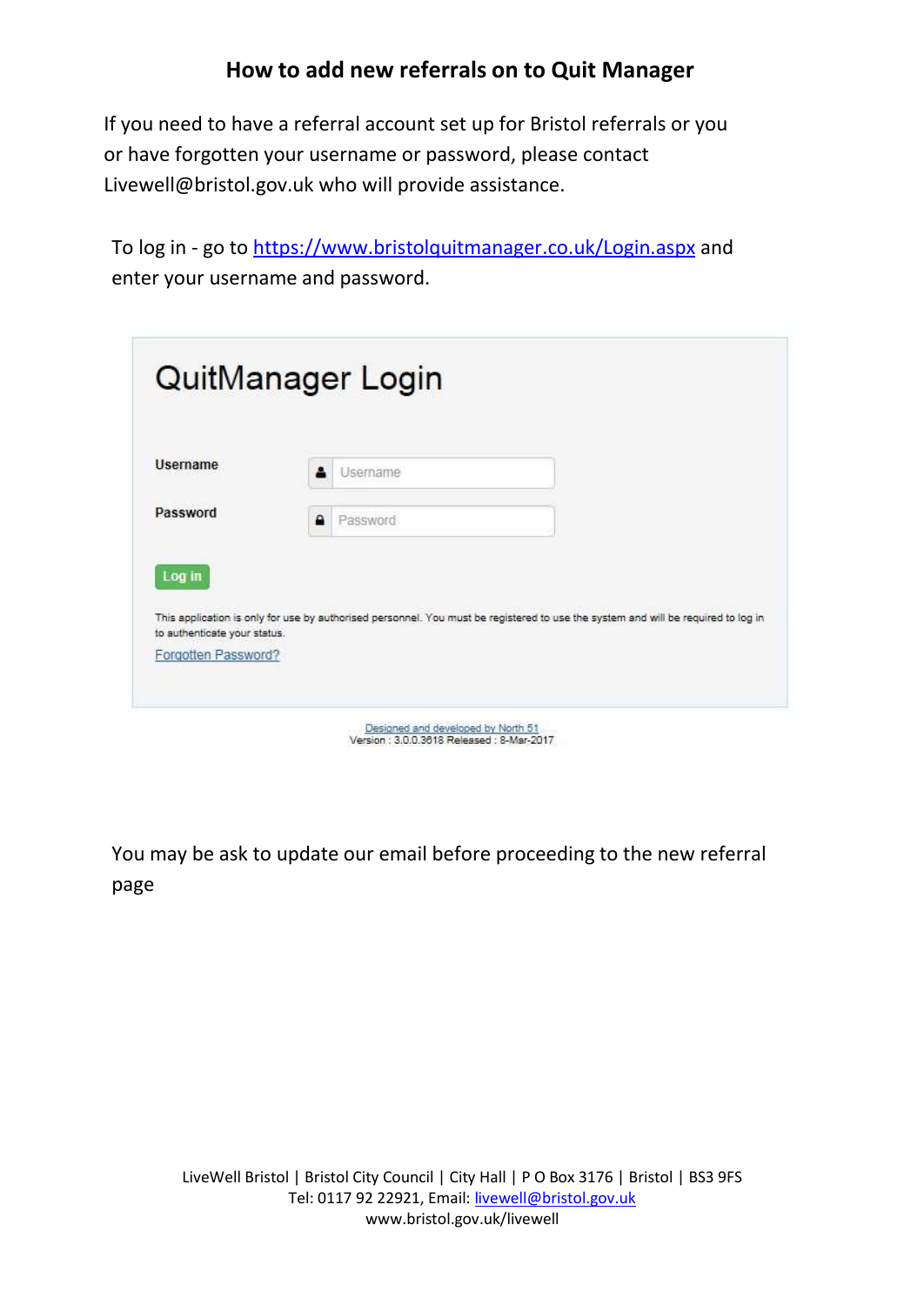## **How to add new referrals on to Quit Manager**

| Fields marked with an * are required fields.     |                                  |                  |  |
|--------------------------------------------------|----------------------------------|------------------|--|
| <b>Referral Details</b><br>Referral Date: *<br>m |                                  |                  |  |
| Forename: *                                      |                                  |                  |  |
| Surname:                                         |                                  |                  |  |
| Gender: *                                        |                                  |                  |  |
| Select V                                         |                                  | Go to appendix A |  |
| Date Of Birth:                                   |                                  |                  |  |
| 曲                                                |                                  |                  |  |
| Ethnicity:                                       |                                  |                  |  |
|                                                  | $\check{\phantom{a}}$            |                  |  |
| Postcode:                                        |                                  |                  |  |
|                                                  |                                  |                  |  |
| Address:                                         |                                  |                  |  |
|                                                  |                                  |                  |  |
|                                                  |                                  |                  |  |
|                                                  |                                  |                  |  |
|                                                  |                                  |                  |  |
|                                                  |                                  |                  |  |
|                                                  |                                  |                  |  |
| Town\City:                                       |                                  |                  |  |
|                                                  |                                  |                  |  |
| County:                                          |                                  |                  |  |
|                                                  |                                  |                  |  |
| Primary Contact Telephone No.: *                 |                                  |                  |  |
|                                                  |                                  |                  |  |
| Mobile: *                                        |                                  |                  |  |
|                                                  | One of Mobile or Primary Contact |                  |  |
| Number must be provided                          |                                  |                  |  |
| E-Mail:                                          |                                  |                  |  |
|                                                  |                                  |                  |  |
| <b>Preferred Contact Method:</b>                 |                                  |                  |  |
| No preference $\blacktriangleright$              |                                  |                  |  |
| <b>Comments:</b>                                 |                                  |                  |  |
|                                                  |                                  |                  |  |
|                                                  |                                  |                  |  |
|                                                  |                                  |                  |  |

LiveWell Bristol | Bristol City Council | City Hall | P O Box 3176 | Bristol | BS3 9FS Tel: 0117 92 22921, Email: [livewell@bristol.gov.uk](mailto:livewell@bristol.gov.uk) [www.bristol.gov.uk/livewell](http://www.bristol.gov.uk/livewell)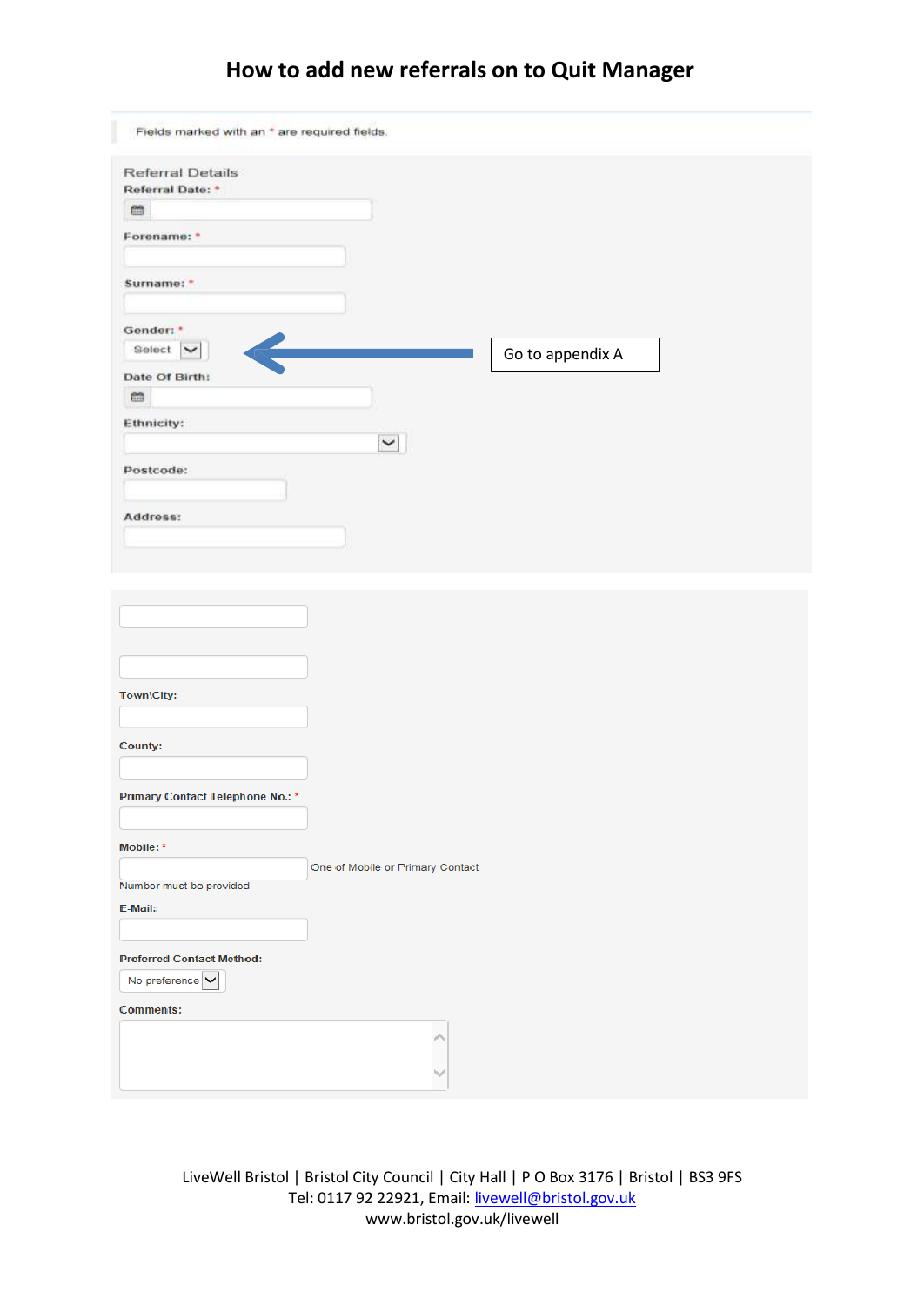## **How to add new referrals on to Quit Manager**

| <b>Other Details</b>    |                                               |
|-------------------------|-----------------------------------------------|
| <b>CO</b> Reading:      |                                               |
| Interpreter Required    |                                               |
| Preferred Language      |                                               |
| <b>Referrer Details</b> |                                               |
| Referrer Type: *        |                                               |
| Select a referrer type  |                                               |
|                         |                                               |
| <b>Save</b>             |                                               |
|                         | Your organisation details will appear         |
|                         | here, if not choose from the drop<br>down box |
|                         |                                               |